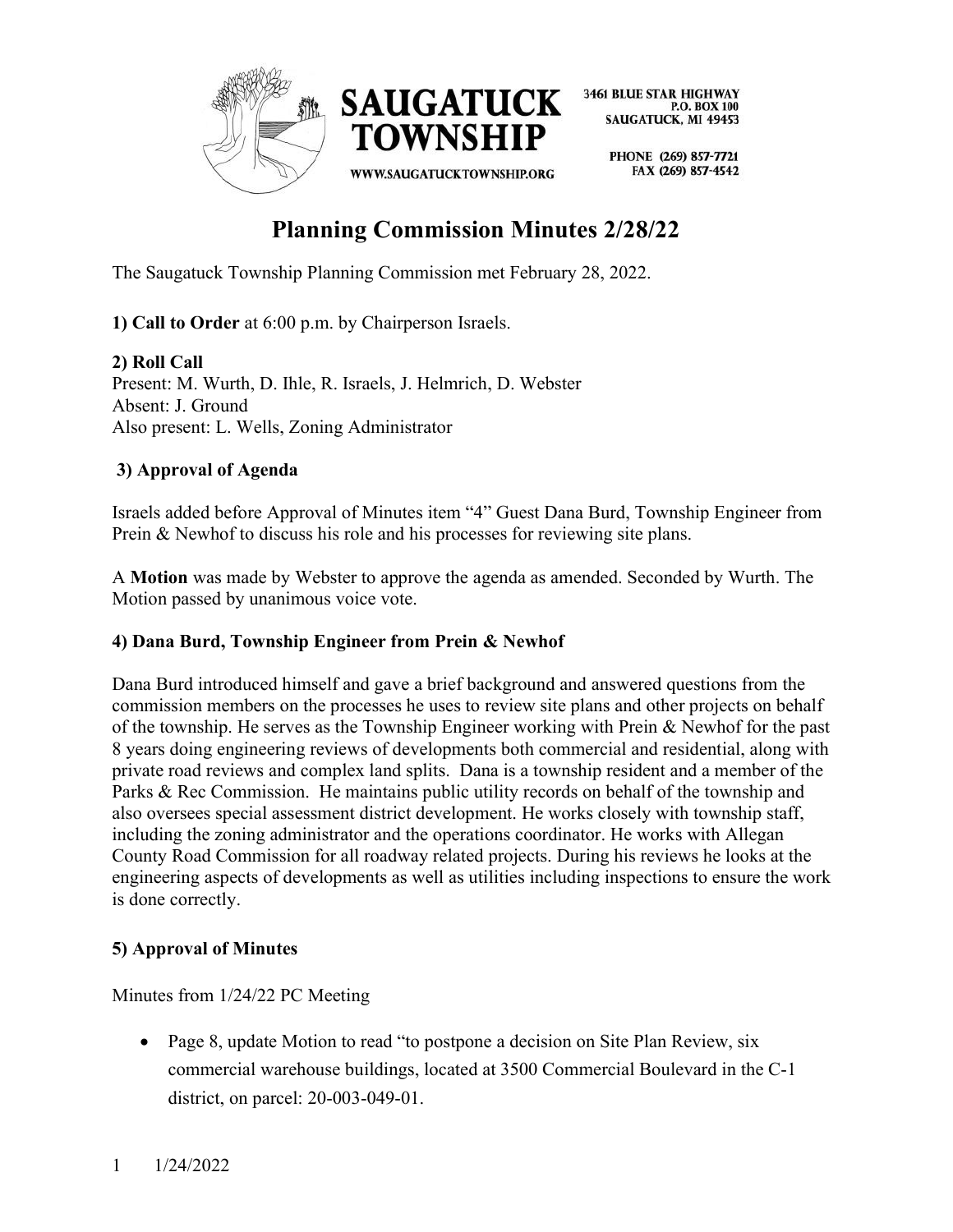



> PHONE (269) 857-7721 FAX (269) 857-4542

• Page 13, Motion  $#5$ , correct to read: Site Plan Review, six commercial warehouse buildings, located at 3500 Commercial Boulevard in the C-1 district, on parcel: 20-003- 049-01.

A Motion was made by Webster to approve the minutes of 1/24/22 as amended. Seconded by Ihle. The Motion passed by unanimous voice vote.

#### 6) Public Comment

None

## Public Comment Closed

#### 7) New Business

#### A. Public Hearing, Special Approval Use and Site Plan, Albert Blommaert, LB's Green Mitten, Marijuana Facilities for Class A Grower, 6764 Just Barns Dr., Unit 11, Zoned I1, 20-233-011-00

Wells reviewed SAU application for a marijuana grow facility within the existing building labeled Unit #11 within the Just Barns development. The proposed use is by special approval by the Planning Commission. The applicant has been preapproved by LARA under the name: LB's Green Mitten, LLC. The Applicant is seeking a Class A Cultivation License (500 Plant Count) per their letter of March 15, 2021. The unit size is approximately 1800 square feet and a twostory growing operation is proposed.

The applicant has stated they will apply for a Class A licenses upon approval by the Planning Commission.

Albert Bloomaert,  $321062<sup>nd</sup>$  St, attended via zoom, identified himself as the applicant and offered to answer any questions the commissioners may have. Stated his security expert, Jessie Cordova, was with him on the zoom call.

Public Hearing Opened

No public comment

## Public Hearing Closed

ZA Wells noted this SAU request is within an already existing building and therefore the site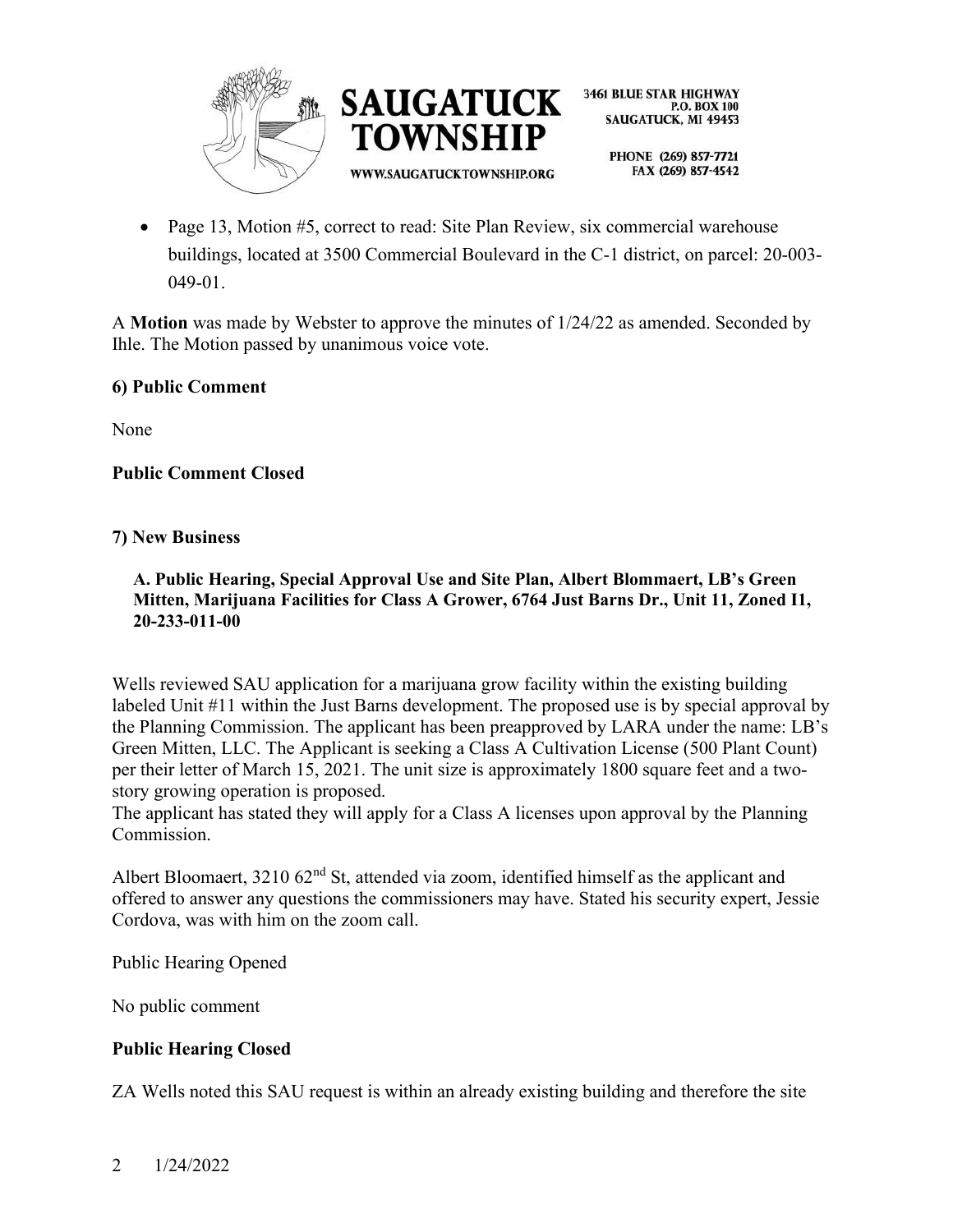



> PHONE (269) 857-7721 FAX (269) 857-4542

plan review was waived as the site plan was done at the time of the development review. Wells noted that there may be additional requirements for upgrades to the building, due to the interior use of SAU request only an interior plan was required to review.

Israels questioned if there was any intention to place a sign outside of the building. The applicant responded not at this time and he is aware that if he would like to add a sign in the future that he will need PC approval before doing so.

Helmrich questioned how many grow facilities this makes in this complex. Wells stated this is not within the same building as the Hercules grow operation, Cubbage is not currently operational, and Aficionado is 4 doors down within the same building but is also not currently operational. Helmrich questioned did Cubbage change their plans. Wells stated not that she is aware of. Wells also noted that this is the only location within the township that offers 500' distance from residential areas, offers both public water and sewer, and is already zoned for grow operations. Webster asked if the state regulated the quantity of grow facilities allowed within an area. Wells stated there are no quantity limits by the state.

Ihle questioned if the utility review and retention storm water run off was addressed. Wells reminded that this was done with the original build review of the development and that currently they are only reviewing the use change from warehouse / storage to a marijuana grow facility. Ihle explained the reason for his inquiry was that during the tour of Hercules facility it was noted that there is very minimal water discharge as much of the water is recycled within the grow process and wondered if this was a requirement by the state. Wells stated not that she is aware of and that she believes this is done to save both water usage and costs and also as a marketing method being environmentally friendly.

Ihle wanted to know what state requirements are reviewed before the facility is allowed to operate. Wells noted there are many reviews by the state before operations may begin including but not limited to security camera locations, server records, and time frame of security data kept on file. Wells clarified that even after the township grants occupancy, the state must still come in to inspect the facility and sign off for operations to begin. Once the state has done their review they notify the township with a document called an "attestation" that the township must sign within a certain time frame and return to the state.

Israels wanted to know if the county health department is required to do a review before approval can be granted for SAU. Wells was not aware of any. Israels questioned the Building Official's review. Wells confirmed that yes, the building official will perform a review prior to building permits being issued.

Israels recommended including county local inspections and reviews along with completing section IV of the application to indicate that no sign is planned at this time, grant Township Officials permission to inspect the facility, and Saugatuck Township fire code compliance all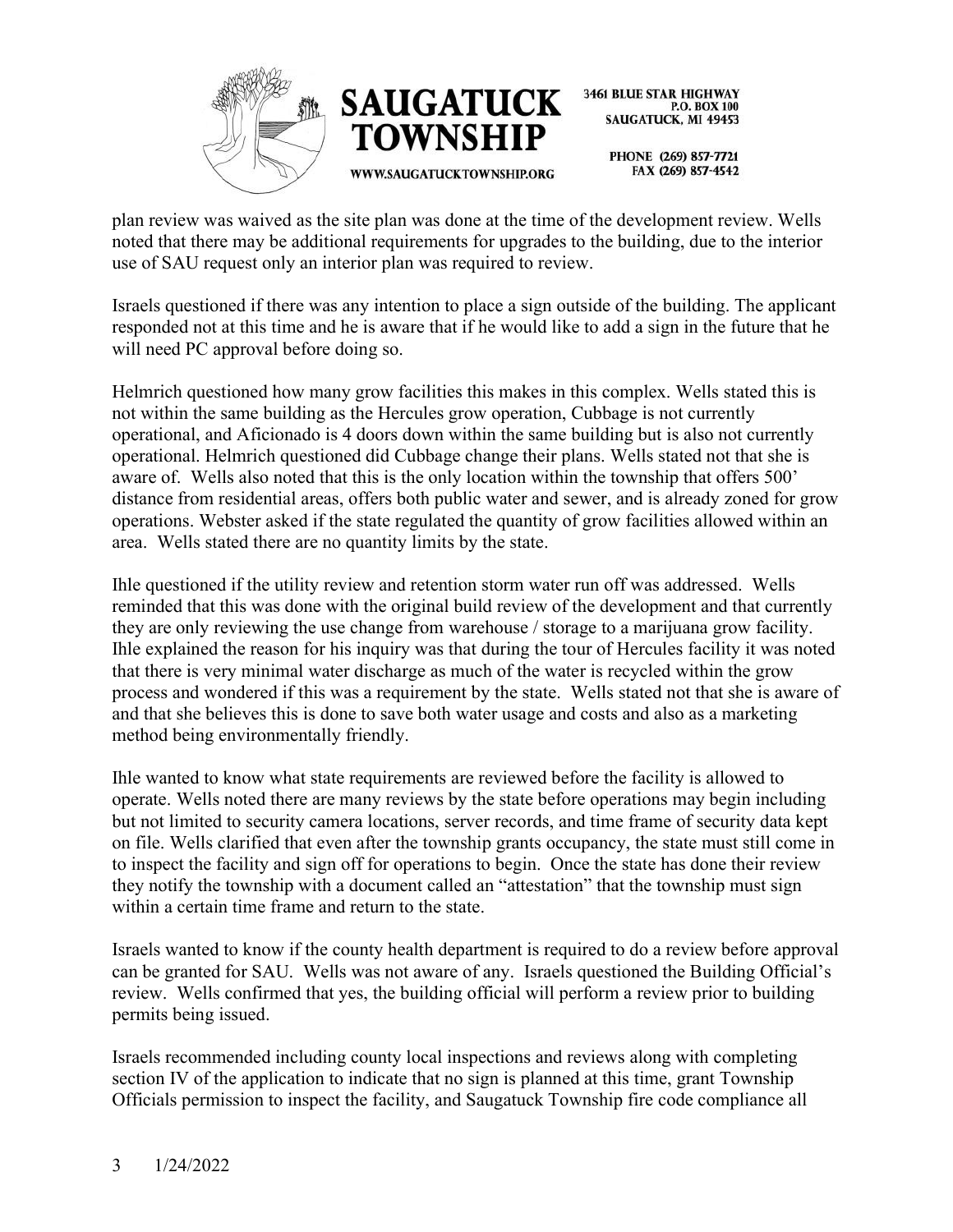



> PHONE (269) 857-7721 FAX (269) 857-4542

need to be check marked on the application. Israels also questioned if the lighting plan was still compliant with the township ordinance. Helmrich said as far as he is aware.

A Motion was made by Webster, to approve the SAU for Marijuana Grow Facility at Unit 11, 6764 Just Barns in an existing building in the light industrial zoning district, finding that the January 3, 2022 site plan and narrative complies with the applicable Zoning Ordinance requirements for special approval use and site plan being Sec. 40-747 and Sec. 40-692. The following conditions shall be required:

- 1. The site shall be built and the building supplied with the odor protection, security and waste disposal as shown on the site plan.
- 2. The applicant shall provide a detailed security plan and narrative for review and approval by the Township Planner prior to issuance of building permit.
- 3. Negative air pressure shall be maintained at all times, and carbon filters shall be replaced at least every 12 months.
- 4. Saugatuck Township Fire District review shall be completed and conditions met for issuance of a building permit and/or Certificate of Occupancy.
- 5. Any conditions of the Township Engineer shall be complied with prior to issuance of building permit.
- 6. Review of Utility plan and stormwater detention by Saugatuck Township engineer and Kal-Lake before issuance of a Building Permit, to be paid for by the developer.
- 7. The use and structure shall at all times comply with all local, county, state and federal requirements including those requirements for medical marijuana grow facilities established by the State of Michigan.
- 8. All fees shall be paid prior to issuance of build permits and certificate of occupancy.

9. Any change or addition to the use mix requires amendment to the Special Approval Use. Seconded by Wurth. Motion Passed.

Yeas: Webster, Wurth, Ihle, Israels, Helmrich.

## 8) Old Business

## A. Advisory Group Updates

- Economic Development Jon Helmrich gave an update noting the next meeting is 3/8/22 and they will be having Dana Burd as a special guest speaker.
- Rural Character  $\&$  Conservation Daniel DeFranco gave an update, noting that projects have been divided up among committee members. Looking into billboard ordinance for tree preservation along I-196. MDOT allows local control to regulate billboards along interstates. Touched based on the extension of the river overlay district. Wells requested the Township Board put into writing a more detailed request of what they are looking for within the possible extension.
- Attainable Housing Denise Webster had nothing new to note regarding the advisory committee. She is happy to help with reviewing the definitions within the township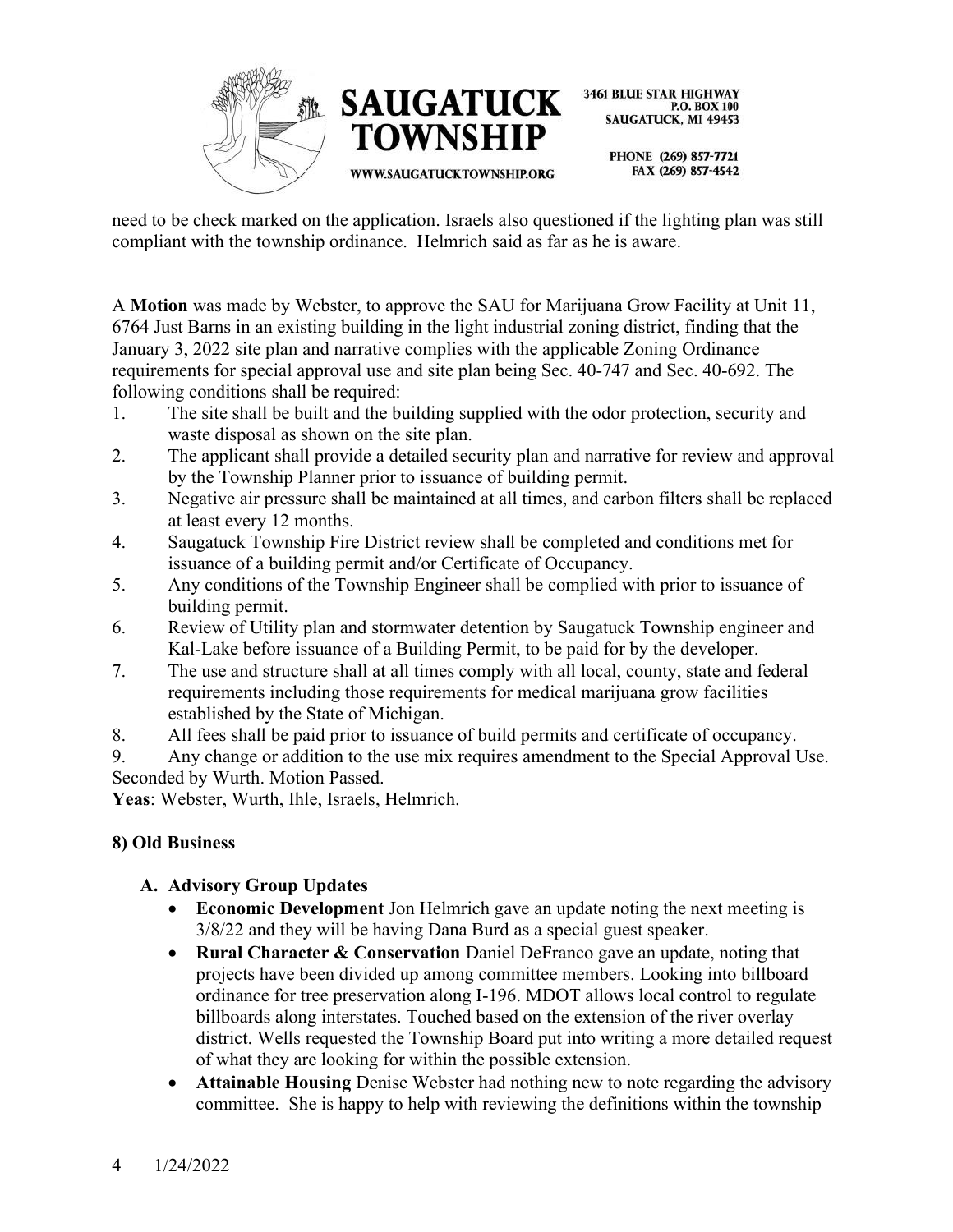



> PHONE (269) 857-7721 FAX (269) 857-4542

ordinances. Research is ongoing for minimum square footage requirements for dwellings. Discussed the process for updating or amending ordinances.

## B. Township Board Update: February 9 and 16, 2022

Submitted by Board and PC Member Jon Helmrich

## The Township Board met on February 9 and 16, 2022:

- Public Comment was heard on the Old Allegan Road and Blue Star intersection.
- Auditor Report was very positive as to the financial health and operations of the Township as per the audit completed for the FYE June 2021.
- Appointed Chris Bernhardy from the Fire Department to be Township representative to the Kalamazoo Lake Sewer & Water Authority.
- Declined to act on holding referendums on Charter Township status or rejoining Allegan County Recycling Program.
- Updated personnel policy regarding office closing due to bad weather will follow the lead of School District. Added Presidents' Day as a paid holiday following the policy of Allegan County.
- Voted to petition the Allegan County Drain District to create a new drain district along Blue Star Highway near the Ivy House event center.
- Appointed Rebecca Israels, Daniel DeFranco, Stacey Aldrich, and Jon Helmrich to form a design team to work with Abonmarche on planning and design updates to Township Hall.

## Quarterly Board Workshop was held on February 16 at 11:00am.

- Discussion on American Relief Plan Act funds: what they can and cannot be spent on and potential uses by Saugatuck Township. Improved broadband/internet, office upgrades, and expanded zoning and enforcement time topped the list. Funds must be used by 2026.
- Reviewed the Strategic Plan adopted in February 2021 to assess the status of each goal.

## Next Board meeting is Wednesday, March 9, 2022 at 6:00pm.

## C. Staff Update

Zoning Administrator Wells updated the commission on the following items.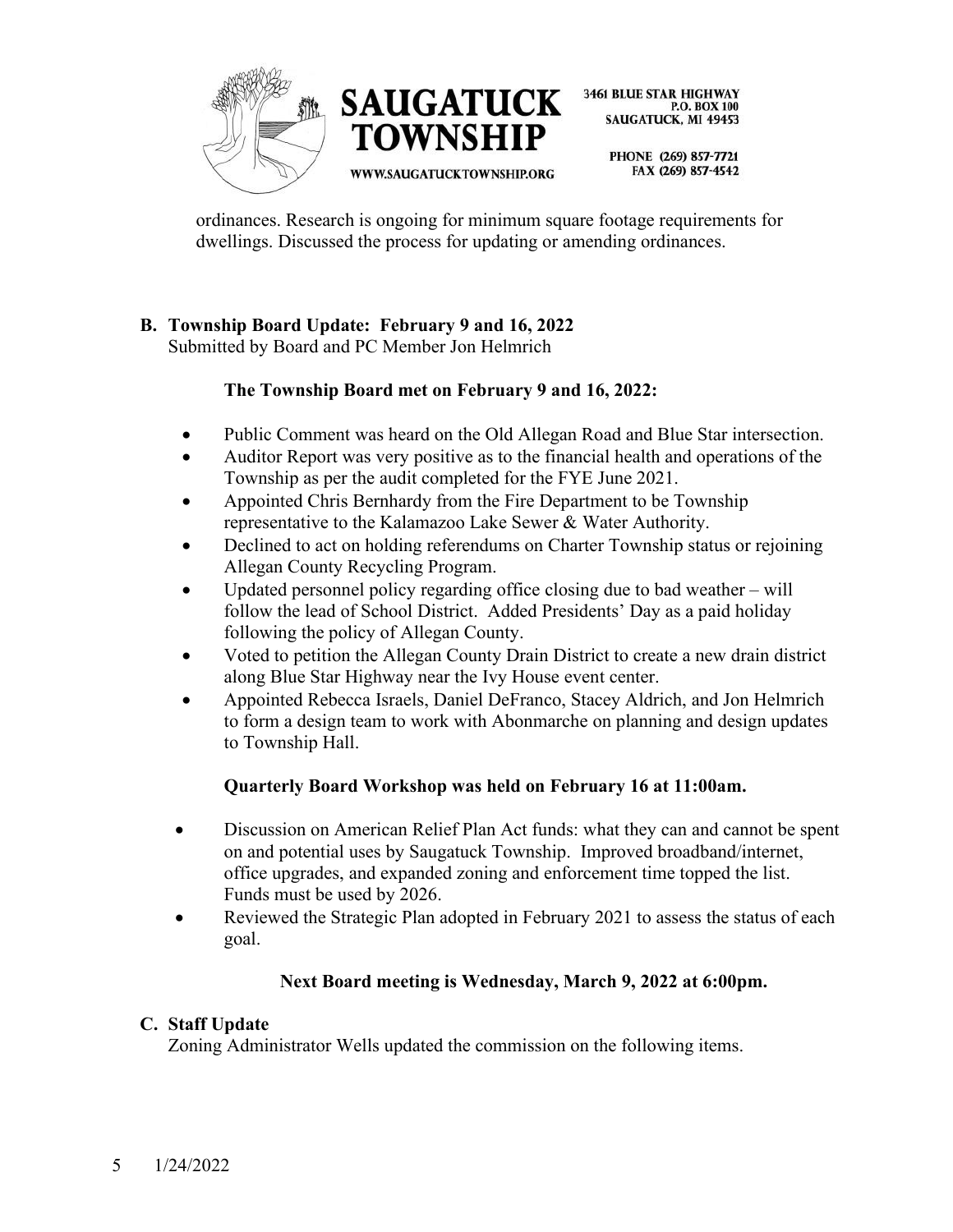



> PHONE (269) 857-7721 FAX (269) 857-4542

- The billboard ordinance is 40-634 for the Rural Character & Conservation to look into further.
- Update on the status for the VanHorn pond permit  $\&$  sand mining along 66<sup>th</sup> Street. EGLE has not finished with their review. Possibly finishing within the next month, possibly longer. Review process is still ongoing and case is still active as there is only 1 staff member to review all sand mining/ pond permits for the entire state.
- Wells will be meeting with Top Grade 3/1/22 to discuss moving forward.
- ODC report was received this morning (2/28/22) and has yet to be reviewed.
- Upcoming in March:
	- $\triangleright$  Scott Bosgraf / North Shores of Saugatuck will return for site plan approval for Phase III of the Commercial Blvd project. EGLE permits have been submitted, additional approval letters from other departments that were missing from original site plan submitted.
	- AR Engineering on behalf of the proposed Dollar General site plan review for 124<sup>th</sup> Ave on the south end of the township.
	- Tri-Community Master Plan review with Douglas and Saugatuck.
- Enforcements:
	- $\triangleright$  Otting: Waiting for snow to melt to perform cleanup this spring.
	- $\triangleright$  Big Thumper Express: Home Occupation was denied, still operating, enforcements in the works.
- Jars, 2790 Blue Star Hwy, they are requesting their Certificate of Occupancy, however there are many issues left unfinished that were required conditions when PC gave plan approval.
- Future site plan requests will not be added to Planning Commission meeting agendas unless the plans are completed.
- The applicant, or someone representing the applicant, needs to appear in person at the scheduled meeting.
- Further discussion is needed with the Building Official regarding requirements of restrooms (sewer/water) on commercial projects.
- A workshop is being planned for this summer to review allowed uses within commercially zoned districts.
- We are continuing to work to improve the planning system and process.
- A joint meeting of the Planning Commission and Township Board is planned for the  $4<sup>th</sup>$ Monday in April at 5pm, 1 hour before the scheduled PC meeting at 6pm.

## 9. Adjourn

A Motion was made to adjourn the meeting at 8:22 pm by Webster. Seconded by Ihle. Motion passed by unanimous voice vote. Next P.C. meeting: Monday, March 28<sup>th</sup>, 2022 at 6:00 pm.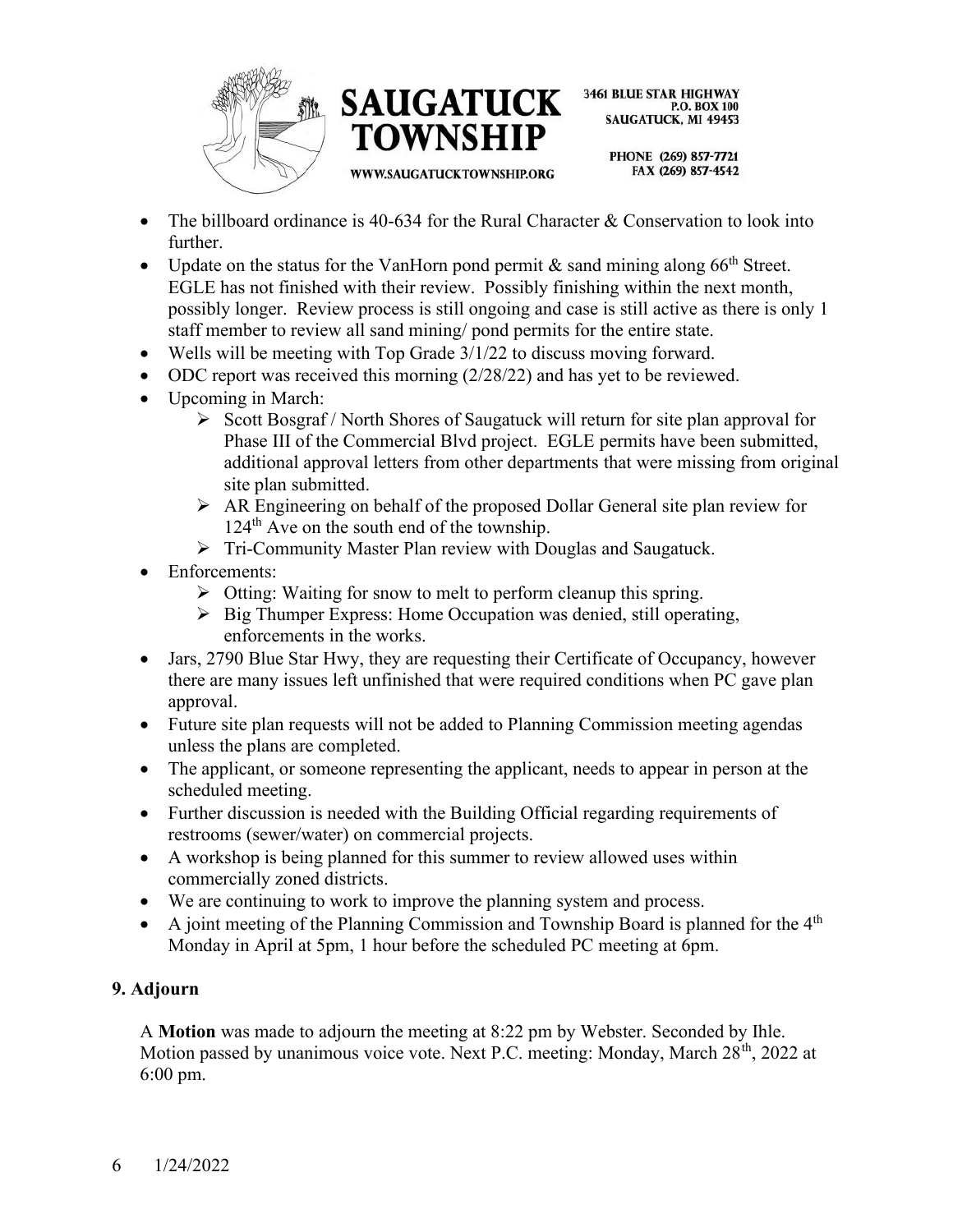



> PHONE (269) 857-7721 FAX (269) 857-4542

#### Motions:

- 1. A Motion was made by Webster to approve the agenda as amended. Seconded by Wurth. The Motion passed by unanimous voice vote.
- 2. A Motion was made by Webster to approve the minutes of 1/24/22 as amended. Seconded by Ihle. The Motion passed by unanimous voice vote.
- 3. A Motion was made by Webster, to approve the SAU for Marijuana Grow Facility at Unit 11, 6764 Just Barns in an existing building in the light industrial zoning district, finding that the January 3, 2022 site plan and narrative complies with the applicable Zoning Ordinance requirements for special approval use and site plan being Sec. 40-747 and Sec. 40-692. The following conditions shall be required:
	- 1. The site shall be built and the building supplied with the odor protection, security and waste disposal as shown on the site plan.
	- 2. The applicant shall provide a detailed security plan and narrative for review and approval by the Township Planner prior to issuance of building permit.
	- 3. Negative air pressure shall be maintained at all times, and carbon filters shall be replaced at least every 12 months.
	- 4. Saugatuck Township Fire District review shall be completed and conditions met for issuance of a building permit and/or Certificate of Occupancy.
	- 5. Any conditions of the Township Engineer shall be complied with prior to issuance of building permit.
	- 6. Review of Utility plan and stormwater detention by Saugatuck Township engineer and Kal-Lake before issuance of a Building Permit, to be paid for by the developer.
	- 7. The use and structure shall at all times comply with all local, county, state and federal requirements including those requirements for medical marijuana grow facilities established by the State of Michigan.
	- 8. All fees shall be paid prior to issuance of build permits and certificate of occupancy.
	- 9. Any change or addition to the use mix requires amendment to the Special Approval Use.

Seconded by Wurth. Motion Passed.

Yeas: Webster, Wurth, Ihle, Israels, Helmrich.